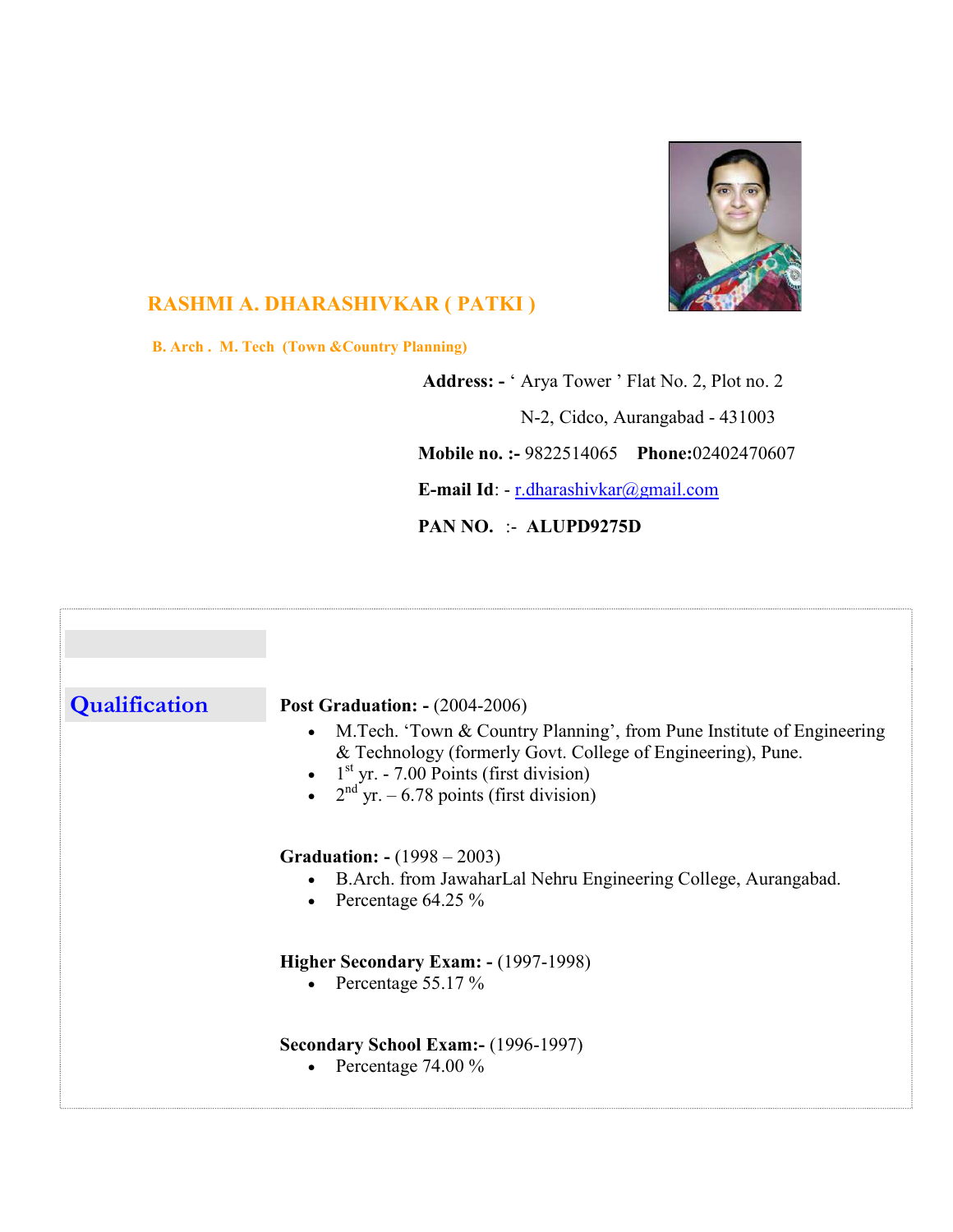| <b>Professional</b><br><b>Affiliation</b> | Member of Council of Architecture, New Delhi.                                                                                                                                                                                                                                                                                                                                                                                                                                                                                                                                               |
|-------------------------------------------|---------------------------------------------------------------------------------------------------------------------------------------------------------------------------------------------------------------------------------------------------------------------------------------------------------------------------------------------------------------------------------------------------------------------------------------------------------------------------------------------------------------------------------------------------------------------------------------------|
| <b>Post Graduation</b><br>Project         | Project:<br>Development Plan for Vasco in Goa District.<br>Regional Plan for Goa District.<br>Regional Plan for Pune District.<br>Seminar: River Front Development for the city limits of Pune.<br>Electives: 1. Geographical Information System & Remote Sensing<br>Technology.<br>2. Urban Development and Landscape Planning.<br>Impact Of Cessed Buildings On Island City Mumbai.<br><b>Thesis:</b>                                                                                                                                                                                     |
| <b>Graduation</b><br>Project              | Housing Colony<br><b>Project:</b><br>Seminar: Light as a Form Developer of Architecture.<br><b>Electives:</b> Mud Architecture<br>School of Archaeology - Soneri Mahal Aurangabad<br><b>Thesis:</b>                                                                                                                                                                                                                                                                                                                                                                                         |
| <b>Computer</b><br>Proficiency            | Drawing Software: Auto CAD 2004, 3D Studio Max., Photoshop<br>Other Software MS-Office, MS-word, Excel, Power point<br>Operating system Window 98/2000/XP / 2007                                                                                                                                                                                                                                                                                                                                                                                                                            |
| Professional<br><b>Experience</b>         | Worked with Landscape Architect Shoba Bhopatkar at Pune as a Trainee<br>For Six (6) months (Jan. 2002 to June 2002)<br>Worked with Nadkarni Mahajan & Asso. A'Bad. as a Trainee<br>$\bullet$<br>For Six (6) months (July 2002 to Dec. 2002)<br>Worked with Chauhan Apte & Asso. A'Bad. For One (1) year.<br>$\bullet$<br>worked with Nadkarni Mahajan Asso. Aurangabad. for One (1) years<br>٠<br>worked in MARATHWADA ENG. P. LTD. As senior Architect(june 2006<br>to dec. 2007)<br>worked with Tulip Designers & Decorators. (jan 2008 to march 2009)<br>Currently working for own firm. |